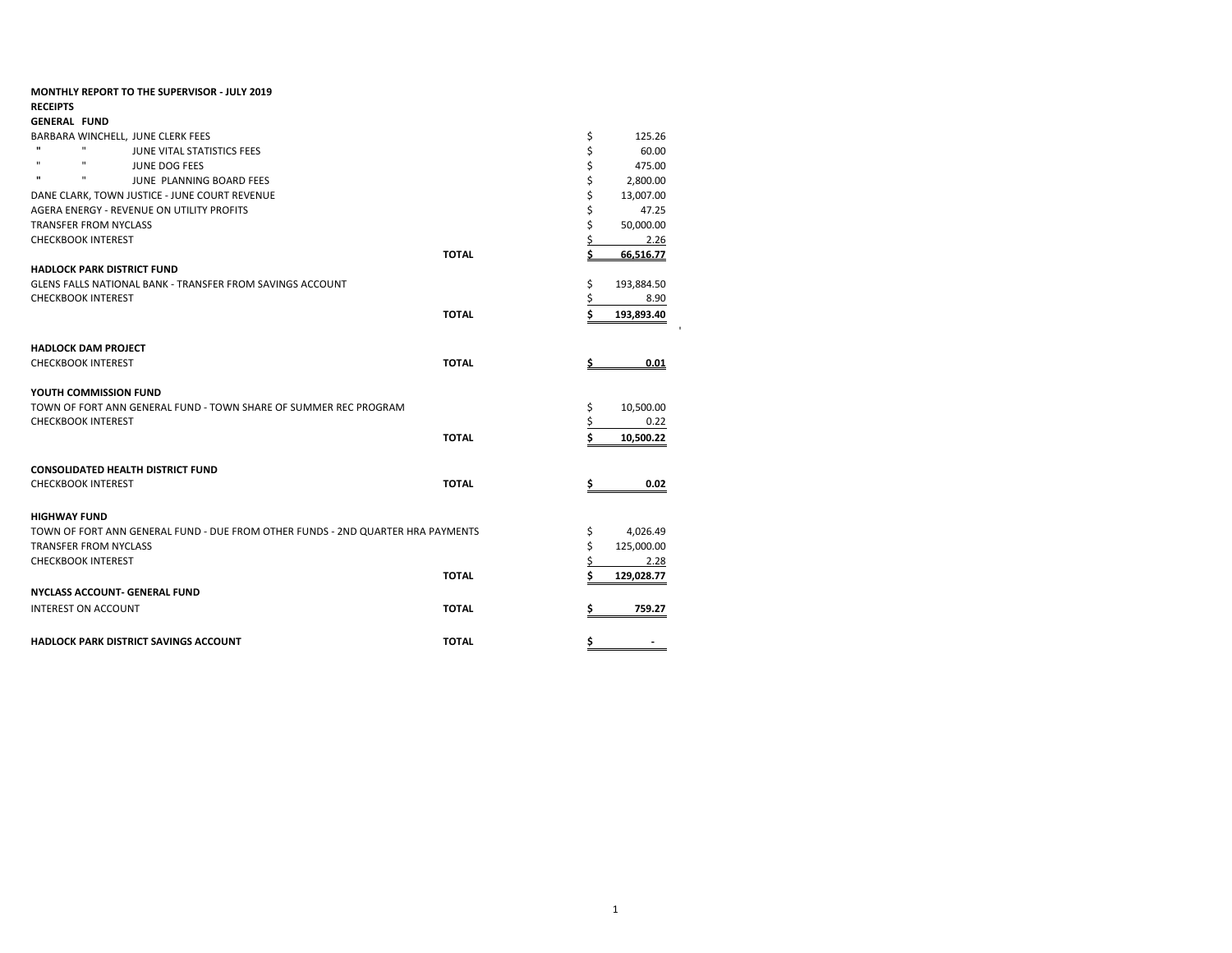| <b>NYCLASS ACCOUNT - HIGHWAY FUND</b>                    |                                                                      |              |                   |                            |                                |        |                    |
|----------------------------------------------------------|----------------------------------------------------------------------|--------------|-------------------|----------------------------|--------------------------------|--------|--------------------|
| <b>INTEREST ON ACCOUNT</b>                               |                                                                      | <b>TOTAL</b> |                   |                            | 1,192.60                       |        |                    |
| <b>LOSAP SAVINGS ACCOUNT</b>                             |                                                                      |              |                   |                            |                                |        |                    |
| <b>INTEREST ON ACCOUNT</b>                               |                                                                      |              | <b>TOTAL</b>      |                            | 0.78                           |        |                    |
| <b>MEDICAL REIMBURSEMENT ACCOUNT</b>                     |                                                                      |              |                   |                            |                                |        |                    |
| <b>CHECKBOOK INTEREST</b>                                |                                                                      | <b>TOTAL</b> |                   |                            | 0.22                           |        |                    |
| <b>TRUST &amp; AGENCY FUND</b>                           | <b>HIGHWAY</b>                                                       |              | <b>GENERAL</b>    |                            | <b>HADLOCK PARK DISTRICT</b>   |        | YOUTH COMMIS!      |
| <b>NYS RETIREMENT</b>                                    | \$1,148.01                                                           | \$           | 494.38            | \$                         |                                | \$     | 49.72              |
| <b>HEALTH &amp; DENTAL INSURANCE</b>                     | \$10,553.57                                                          | \$           | 1,217.17          | \$                         | ÷,                             | \$     | $\overline{a}$     |
| <b>STATE TAX</b>                                         | \$1,415.50                                                           | \$           | 505.89            | \$                         | 72.62                          | \$     | 134.96             |
| <b>FEDERAL TAX</b>                                       | 3,200.00<br>\$                                                       | \$           | 1,474.00          | \$                         | 209.00                         | \$     | 419.00             |
| <b>FICA</b>                                              | \$<br>5,276.74                                                       | \$           | 2,470.00          | \$                         | 550.96                         | Ś      | 1,232.18           |
| <b>DEFFERED COMPENSATION</b>                             | 206.50<br>Ś                                                          | Ś            |                   | Ś                          |                                | Ś      |                    |
| <b>CHILD SUPPORT</b>                                     | \$<br>1,500.00                                                       | Ś            | ٠                 | Ś                          |                                |        |                    |
| PAID FAMILY LEAVE                                        | 52.64<br>ς                                                           | \$           | 6.98              | Ś                          |                                | Ś      |                    |
| <b>CREDIT UNION</b>                                      | Ś<br>1,911.00                                                        | Ś            | 802.00            | Ś                          |                                |        |                    |
| AFLAC                                                    | \$<br>841.65                                                         | ς            | 156.36            | \$                         |                                |        |                    |
| <b>TOTALS</b>                                            | \$26,105.61                                                          | \$           | 7,126.78          | \$                         | 832.58                         |        | 1,835.86           |
|                                                          | <b>INTEREST</b>                                                      | \$           | 0.23              |                            | <b>TOTAL</b>                   |        | 35,901.06          |
| <b>DISBURSEMENTS</b>                                     |                                                                      |              |                   |                            |                                |        |                    |
| <b>GENERAL FUND</b>                                      |                                                                      |              |                   |                            | <b>HIGHWAY FUND-O/V</b>        |        |                    |
| STATE COMPTROLLER - STATE SHARE OF JUSTICE COURT REVENUE |                                                                      | \$           | 16,656.00         | <b>ABSTRACT</b>            |                                | \$     | 67,844.81          |
| PAYROLL                                                  |                                                                      | \$           | 16,420.54         |                            | <b>HEALTH INSURANCE</b>        | \$     | 10,027.17          |
| <b>TOWN SHARE FICA</b>                                   |                                                                      | \$           | 1,235.00          | <b>PAYROLL</b>             |                                | Ś      | 35,797.40          |
| <b>CANAL PERMIT</b>                                      |                                                                      | Ś            | 1,742.00          |                            | <b>TOWN SHARE FICA</b>         |        | 2,638.37           |
| <b>BEACH EXPENSE</b>                                     |                                                                      | \$           | 225.00            |                            |                                |        | 116,307.75         |
| <b>CENTRAL COMMUNICATIONS</b>                            |                                                                      | Ś            | 1,197.52          |                            | <b>HIGHWAY FUND - T/W</b>      |        |                    |
| <b>ATTORNEY EXPENSE</b>                                  |                                                                      | \$           | 2,185.50          | ABSTRACT                   |                                | Ś      | 12,776.22          |
|                                                          | TOWN OF FORT ANN YOUTH COMMISSION FUND - TOWN SHARE OF SUMMER REC    | \$           | 10,500.00         |                            |                                |        |                    |
| PLANNING BOARD EXPENSE                                   |                                                                      | \$           | 1,603.50          |                            | <b>TOTAL HIGHWAY</b>           | Ś      | 129,083.97         |
| UNEMPLOYMENT INSURANCE                                   |                                                                      | \$           | 12.44             |                            |                                |        |                    |
|                                                          |                                                                      | \$           |                   |                            |                                |        |                    |
|                                                          | DUE TO OTHER FUNDS - DUE HIGHWAY FUND FOR HRA PAYMENTS - 2ND QUARTER |              | 4,026.49          |                            |                                |        |                    |
| <b>JUSTICE COURT EXPENSE</b>                             |                                                                      | \$           | 175.41            |                            |                                |        |                    |
| <b>SUPERVISORS EXPENSE</b>                               |                                                                      | \$           | 174.16            |                            |                                |        |                    |
| <b>TAX COLLECTORS EXPENSE</b>                            |                                                                      | \$           | 11.27             |                            |                                |        |                    |
| <b>CENTRAL MAILINGS</b>                                  |                                                                      | \$           | 194.22            |                            | <b>TRUST &amp; AGENCY FUND</b> |        |                    |
| <b>ENGINEER</b>                                          |                                                                      | \$           | 747.85            | <b>FICA</b>                |                                | \$     | 9,529.88           |
| SAFETY INSPECTION EXPENSE                                |                                                                      | \$           | 75.97             | <b>STATE TAX</b>           |                                | Ś      | 2,129.60           |
| <b>CEMETERIES EXPENSE</b>                                |                                                                      | \$           | 1,400.00          | <b>FEDERAL TAX</b>         |                                | Ś      | 5,302.00           |
| DOG CONTROL EXPENSE                                      |                                                                      | \$           | 34.02             |                            | <b>HEALTH INSURANCE</b>        | Ś      | 11,770.74          |
| <b>STREET LIGHTS</b>                                     |                                                                      | \$           | 151.83            |                            | <b>CREDIT UNION</b>            | Ś      | 2,713.00           |
| HIGHWAY SUPT. EXPENSE                                    |                                                                      | Ś            | 235.00            |                            | <b>CHILD SUPPORT</b>           | Ś      | 1,500.00           |
| <b>TOWN CLERKS EXPENSE</b><br><b>HEALTH INSURANCE</b>    |                                                                      | Ś            | 75.00<br>1,096.85 | <b>AFLAC</b><br>RETIREMENT |                                | Ś<br>Ś | 1,037.10           |
| <b>BUILDINGS EXPENSE</b>                                 |                                                                      |              | 1,701.61          |                            | DEFFERRED COMP.                |        | 1,692.11<br>206.50 |
|                                                          | <b>TOTAL</b>                                                         |              | 61.877.18         |                            | <b>TOTAL</b>                   | Ś      | 35,880.93          |
|                                                          |                                                                      |              |                   |                            |                                |        |                    |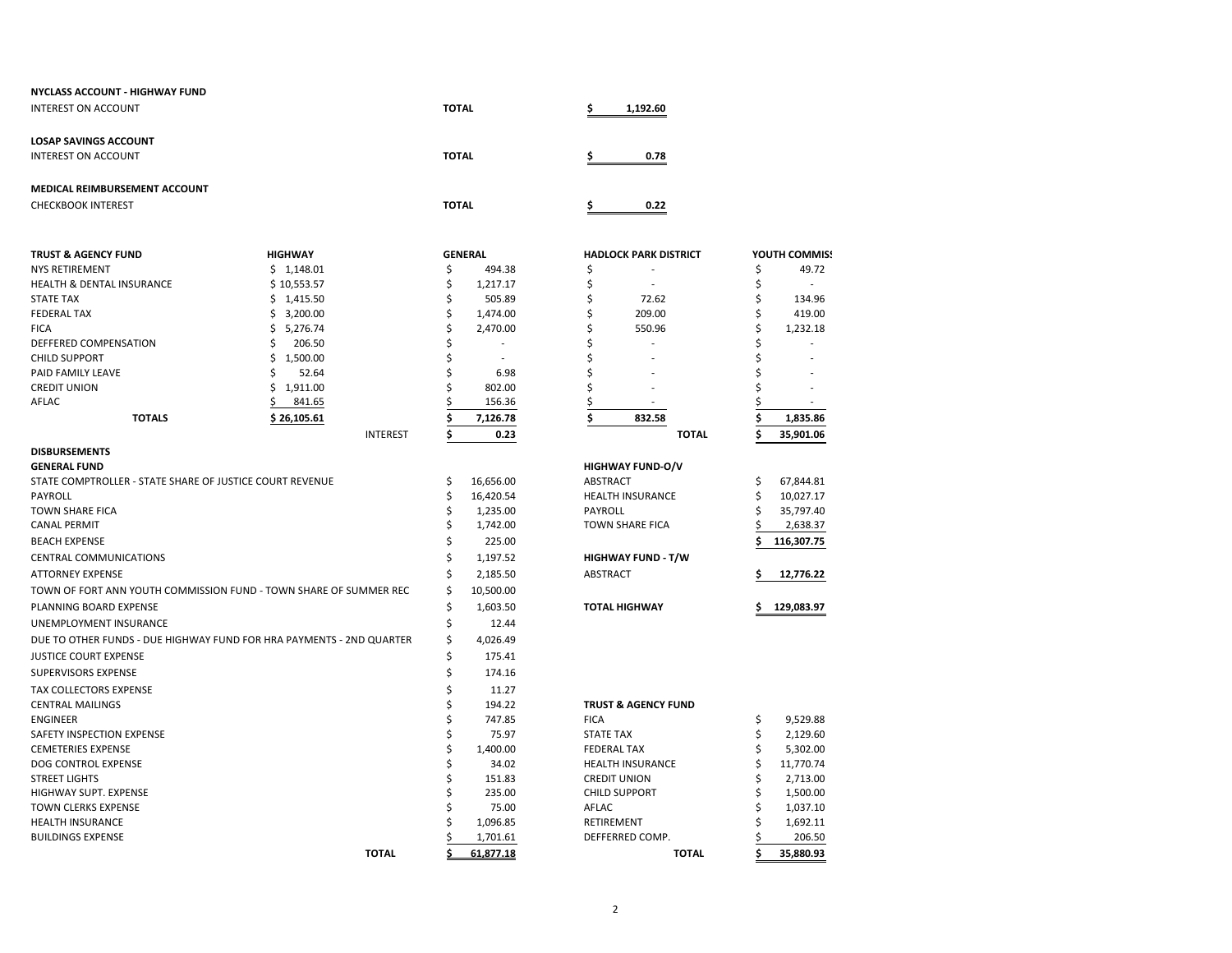| <b>HADLOCK PARK DISTRICT</b>                 |              |                       |
|----------------------------------------------|--------------|-----------------------|
| PAYROLL                                      |              | \$<br>3,601.12        |
| <b>TOWN SHARE OF FICA</b>                    |              | \$<br>275.48          |
| <b>ABSTRACT</b>                              |              | \$<br>2,497.62        |
|                                              | <b>TOTAL</b> | \$<br>6,374.22        |
| <b>HADLOCK DAM PROJECT</b>                   | <b>TOTAL</b> | \$                    |
| YOUTH COMMISSION FUND                        |              |                       |
| PAYROLL                                      |              | \$<br>8,053.76        |
| <b>TOWN SHARE OF FICA</b>                    |              | $rac{5}{5}$<br>616.09 |
|                                              | <b>TOTAL</b> | 8,669.85              |
| <b>CONSOLIDATED HEALTH</b>                   | <b>TOTAL</b> | \$                    |
| <b>NYCLASS ACCOUNT - GENERAL FUND</b>        |              |                       |
| TRANSFER TO GENERAL FUND CHECKING ACCOUNT    | <b>TOTAL</b> | \$<br>50,000.00       |
| <b>HADLOCK PARK DISTRICT SAVINGS ACCOUNT</b> |              |                       |
| TRANSFER TO HADLOCK PARK CHECKING ACCOUNT    | <b>TOTAL</b> | \$<br>193,884.50      |
| <b>NYCLASS ACCOUNT - HIGHWAY FUND</b>        |              |                       |
| TRANSFER TO HIGHWAY CHECKING ACCOUNT         | <b>TOTAL</b> | 125.000.00<br>S       |
| <b>LOSAP SAVINGS ACCOUNT</b>                 | <b>TOTAL</b> | \$                    |
| <b>MEDICAL REIMBURSEMENT ACCOUNT</b>         |              |                       |
| AC TRANSFER TO CDPHP SETTLEMENTS             | <b>TOTAL</b> | 273.91<br>\$          |